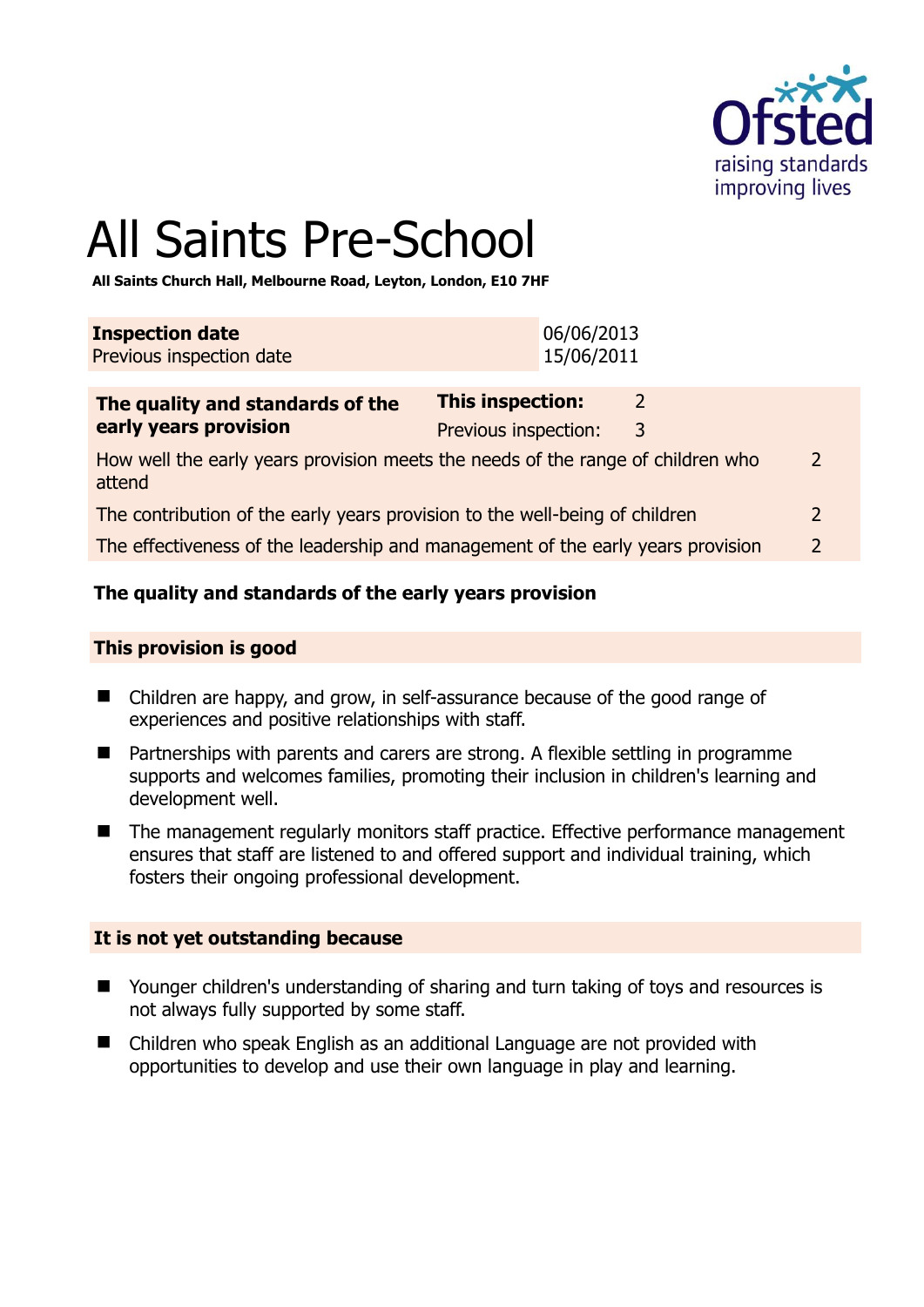# **Information about this inspection**

Inspections of registered early years provision are:

- $\bullet$  scheduled at least once in every inspection cycle the current cycle ends on 31 July 2016
- scheduled more frequently where Ofsted identifies a need to do so, for example where provision was previously judged inadequate
- **•** brought forward in the inspection cycle where Ofsted has received information that suggests the provision may not be meeting the legal requirements of the Early Years Foundation Stage or where assessment of the provision identifies a need for early inspection
- **•** prioritised where we have received information that the provision is not meeting the requirements of the Early Years Foundation Stage and which suggests children may not be safe
- scheduled at the completion of an investigation into failure to comply with the requirements of the Early Years Foundation Stage.

The provision is also registered on the voluntary and compulsory parts of the Childcare Register. This report includes a judgment about compliance with the requirements of that register.

# **Inspection activities**

- $\blacksquare$ The inspector observed practice, including snack time and spoke to a selection of parents about their child's progress.
- The inspector talked to all the staff in the provision, and held discussions with the manager and deputy about their roles and responsibilities.
- The inspector examined documentation including a sample of children's records, developmental plans and staff suitability checks.
- The inspector observed children's play and staff interaction, indoors and outdoors.

#### **Inspector**

Debbie Buckingham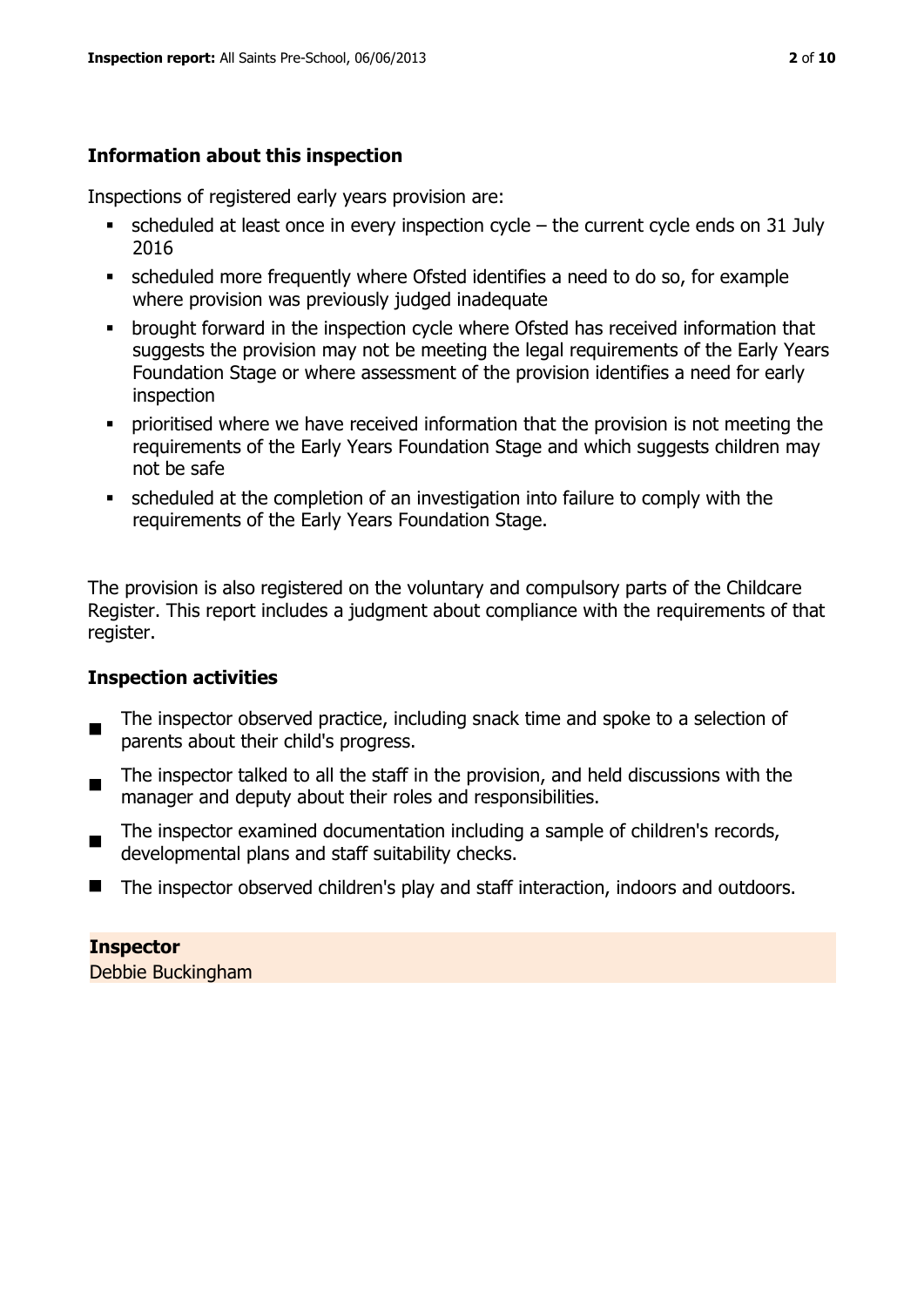### **Full Report**

#### **Information about the setting**

All Saints Pre-School registered 1993 and is managed by an elected parental committee. It operates from the hall and group room in All Saints Church, and is situated in Leyton in the London Borough of Waltham Forest. Children have access to two rooms, children's toilets and an enclosed outdoor play area. The pre-school is registered on the Early Years Register. There are currently 34 children on roll between the ages of two to five years, who attend a variety of sessions. The pre-school are in receipt of funding for free early education for children from the age of two. The pre-school currently supports children who speak English as an additional language and children who have special educational needs and/or disabilities. The setting is open each weekday from 9am to 3.30pm, Monday to Friday in term time only. The pre-school employs eight staff who work directly with the children including the manager. All staff hold appropriate early years qualifications at level 3 to level 4. The manager holds a level 3 qualification and is working towards a level 4. The pre-school receives support from the local authority.

#### **What the setting needs to do to improve further**

#### **To further improve the quality of the early years provision the provider should:**

- $\blacksquare$  enhance opportunities for cooperative play, for the younger children, to promote their understanding of sharing toys
- enhance opportunities for children who speak English as an additional language to develop and use their home language in play and learning.

#### **Inspection judgements**

#### **How well the early years provision meets the needs of the range of children who attend**

Children settle well into this welcoming environment. The spacious room enables children to choose their favourite toys from a wide range of resources that foster their imagination and learning. For example, children collect butterflies, worms and beetles in insect catchers outside, and enthusiastically show the staff what they have found in relation to the topic about mini-beasts. Children identify the insects from a range of posters, picture books and displays around the room. The indoor environment is well organised to ensure educational programmes cover all areas of development. Staff provide children with interesting activities that provide challenge and they are confident to try out new skills when they feel able. Children enjoy story time in the smaller room, which offers less distraction, and encourages good behaviour, concentration and engagement. Overall,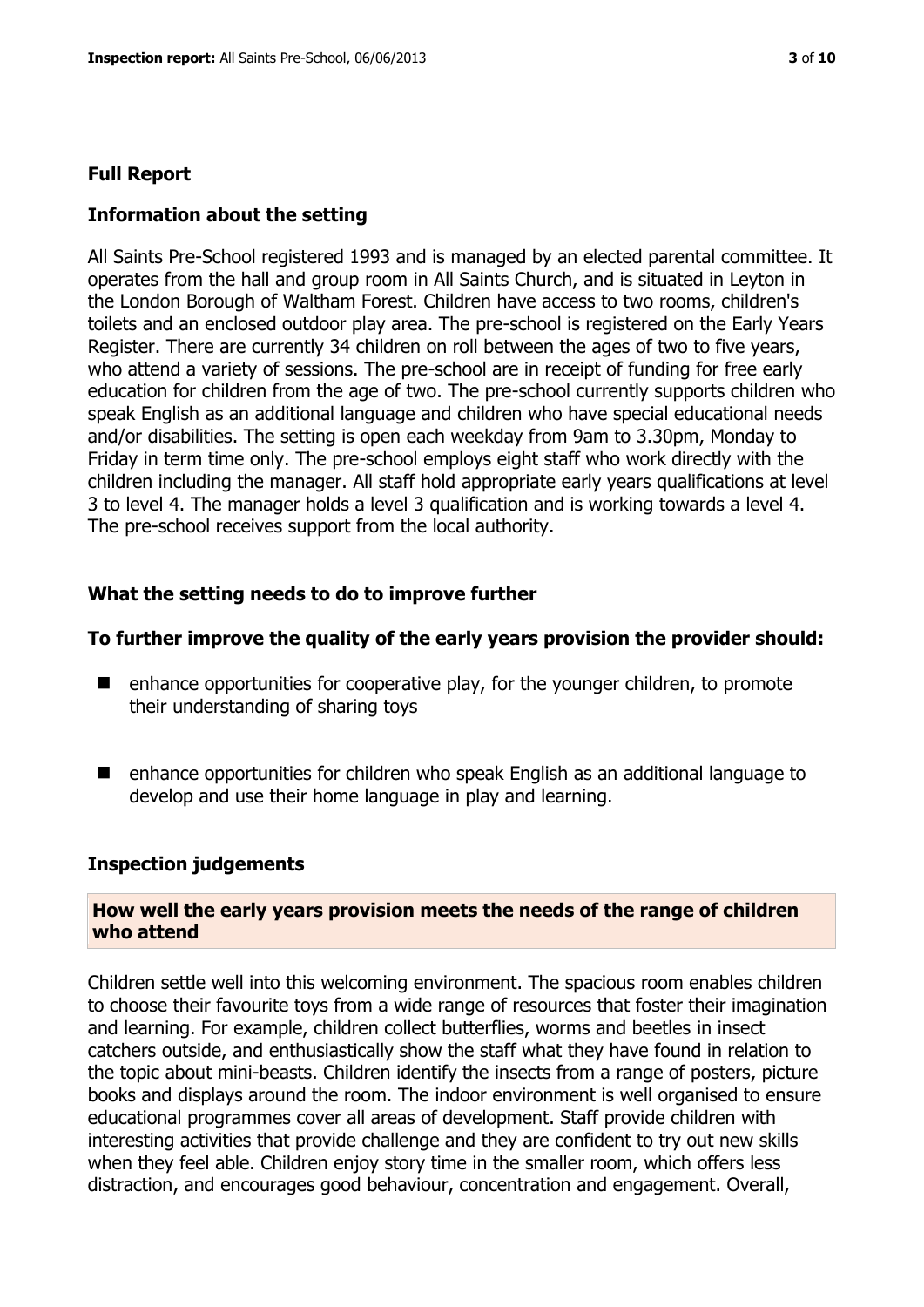children are engaged well. However, at times, some staff do not always fully support the younger children's understanding of cooperative play to enable them to learn to share and take turns. Children have access to the outdoor play area. Here they experience a wide variety of learning opportunities that include a role play kitchen, slide and play house, offering collaborative play, control and coordination. This area is very popular and children use the ride on toys and climbing equipment with confidence and skill.

Children's progress is good. Staff have a good understanding of how children learn and develop. This means staff support children's progress well and promote the development of skills for their next stage of learning. The children learn through play as staff are attentive and support them in their ongoing achievements. For example, staff ask children to find their name card at registration time, and encourage them to identify the first letter of their name before posting it into the daily attendance box. This helps children focus on meaningful print in order to see differences between symbols. Children enjoy singing and are skilled in joining in with songs that involve actions. They eagerly clap in time to the rhythm, and request the 'rolling arms' song. Children are instructed 'buttons on lips' to perform movements without singing. Children take pride in achieving the task that demonstrates their active learning and motivation.

Parents provide information about their child on entry and staff inform them of their child's progress on a daily basis. This enables staff and parents to work closely together to support children's ongoing progress. Information gathered from discussion with the family during settling in period provides the key person with words in child's own language. However, those children who speak English as an additional language are not provided with opportunities to develop and use their home language in play and learning. This does not fully value children's home languages or enable them to learn English alongside them. Staff make observations and assess children's starting points in their learning and development on entry to the pre-school. Observations are recorded and used to identify and track children's stages of learning. Staff carry out detailed two year old checks that provide parents with a clear picture of the child's development and needs, offering support and professional involvement where progress is less than expected.

The key person system effectively builds good relationships with children and parents. Families understand the role of the key person and are confident to share information about their child. Staff complete regular and precise progress reports of children and use these effectively to plan suitably challenging activities. In preparation for school, the manager and staff talk with groups of children about 'what's school like'. Key persons encourage parents/carers to visit their chosen school. The child's 'special book' and profile document are given to the family to share with the school teacher to aid continuity.

#### **The contribution of the early years provision to the well-being of children**

Staff know the children very well, and have formed good relationships and provide for their individual needs. Therefore, children are comfortable and happy, which promotes their well-being and independence. Children move around the room happily and safely in the uncluttered and well organised play space. The clean and well-presented play rooms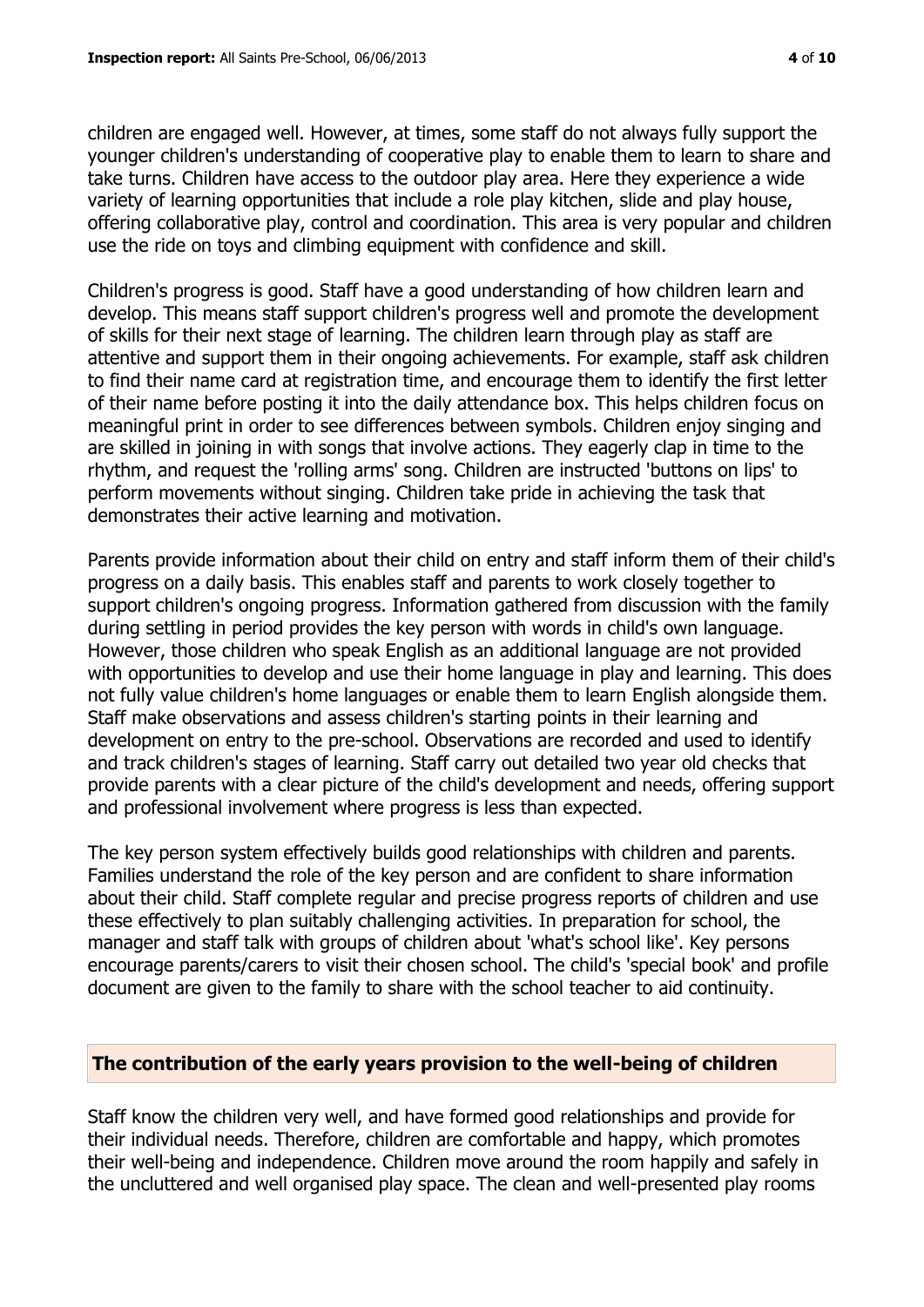are maintained with thorough risk assessments in place that identify faulty or damaged equipment. The management organises a strict daily cleaning regime, to minimise the spread of infection. Access to the nursery is safely monitored by the manager, and the door is kept locked. As a result, only authorised visitors gain entry to the premises. Staff gain written information from parents regarding any different people who will collect their children. Consequently, children are safeguarded as they are only collected by those permitted to do so.

The effective key person system is in place that offers children a trusting and caring friend. The key person system works well, and staff are deployed well to meet the needs of the children. Staff form secure emotional attachments, which helps children to feel safe so they quickly develop confidence and independence. Families benefit from a flexible settling in procedure that responds to the needs of the individual child and family.

Fresh drinking water is available at all times. All children receive freshly prepared snacks each session. Children display good self-help skills at snack time as they serve their own food. Children understand the importance of washing their hands before meals and after using the toilet and need few reminders. Children's behaviour is good. They play well with friends and have developed a 'golden rules' board that helps them learn about being kind towards one another and taking care of the toys. Regular praise and encouragement offered by staff promotes children's self-esteem and independence well. Children learn about keeping safe when they practise the fire drills each term. Children learn about healthy lifestyles through growing vegetables and visits to the local shops and parks, helping them to gain more understanding about the world around them. These self-care skills mean that children enjoy their pre-school experiences and gain good skills in readiness for their move to school.

#### **The effectiveness of the leadership and management of the early years provision**

Arrangements for safeguarding children's well-being are well established and effective. The provider works well with the committee using robust vetting procedures to appoint suitable staff. The manager places a high priority on protecting children's welfare and follows robust procedures to work with outside professionals when needed. Staff have regular safeguarding and first aid training. They understand their individual responsibilities and the need to provide a safe play environment for children. The manager works closely with support staff from the borough council, actively seeking guidance and acting on improvements for the provision and children's learning, especially those children with special educational needs. This reflects there are good practices for working in partnership with other professionals to promote children's outcomes. The provider and manager have recently been awarded a Quality Assurance award that demonstrates their competent childcare skills and strong management.

Clear notices in the hallway, shows the pictures, names and qualifications of all staff in order to support partnership with parents. Parents and families feel valued and supported by the provision. For example, a parent states 'the nursery is very welcoming, they gave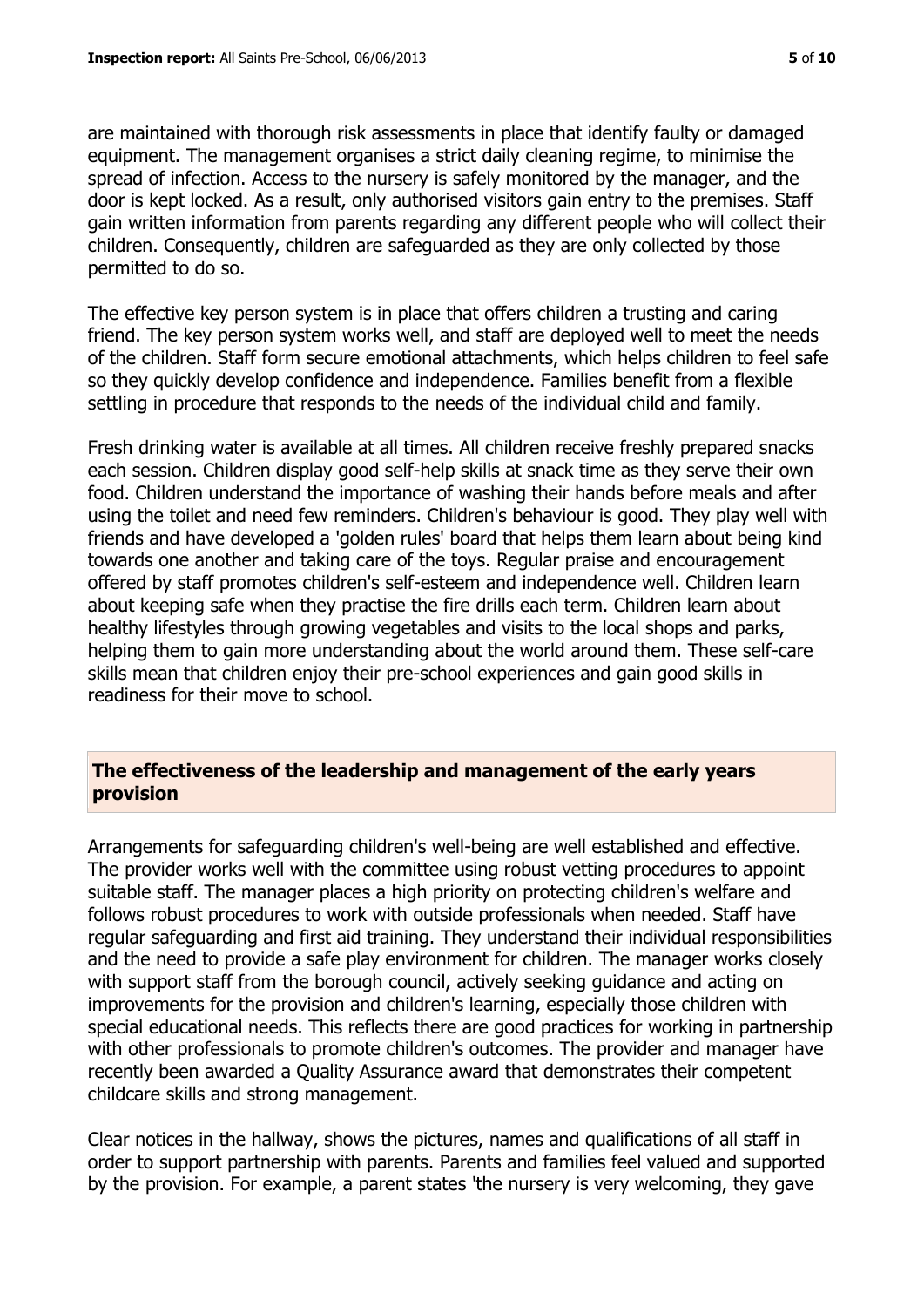me good information and let me stay for three sessions to help my child settle'. The management assess what they offer children and their families through parent discussion, parent's questionnaires, and staff meetings so they can accurately identify areas for improvement. The manager understands the importance of offering better play facilities for children and is recommending replacing the poor grassed areas with artificial turf, in order to provide all year round access to the outdoor area. The motivating attention to staff development is the result of the newly appointed manager. She provides regular supervision meetings to support staff's ongoing practice. The manager provides a positive role model for professional development in studying for a level 4 professional qualification and developing new planning and assessment systems. The expectation that staff attend regular training and gain additional qualifications has raised standards amongst staff and resulted in higher qualified staff ratios and improved practice.

Since the previous inspection, the management has worked hard to address weaknesses, leading to a much improved learning environment for children. The indoors and outdoors now offers a more stimulating environment that fosters play, exploration and active learning. The manager has improved the arrangements for observations and assessments resulting in more effective planning of challenging learning experiences. The selfevaluation takes into account the views of staff and parent/carers. As a result, the manager has identified areas for improvement. These include professional development of staff, sharing expertise and effective target setting and the continuing monitoring of planning and assessment systems to ensure they are effective in meeting the needs of all children.

#### **The Childcare Register**

| The requirements for the compulsory part of the Childcare Register are | Met |
|------------------------------------------------------------------------|-----|
| The requirements for the voluntary part of the Childcare Register are  | Met |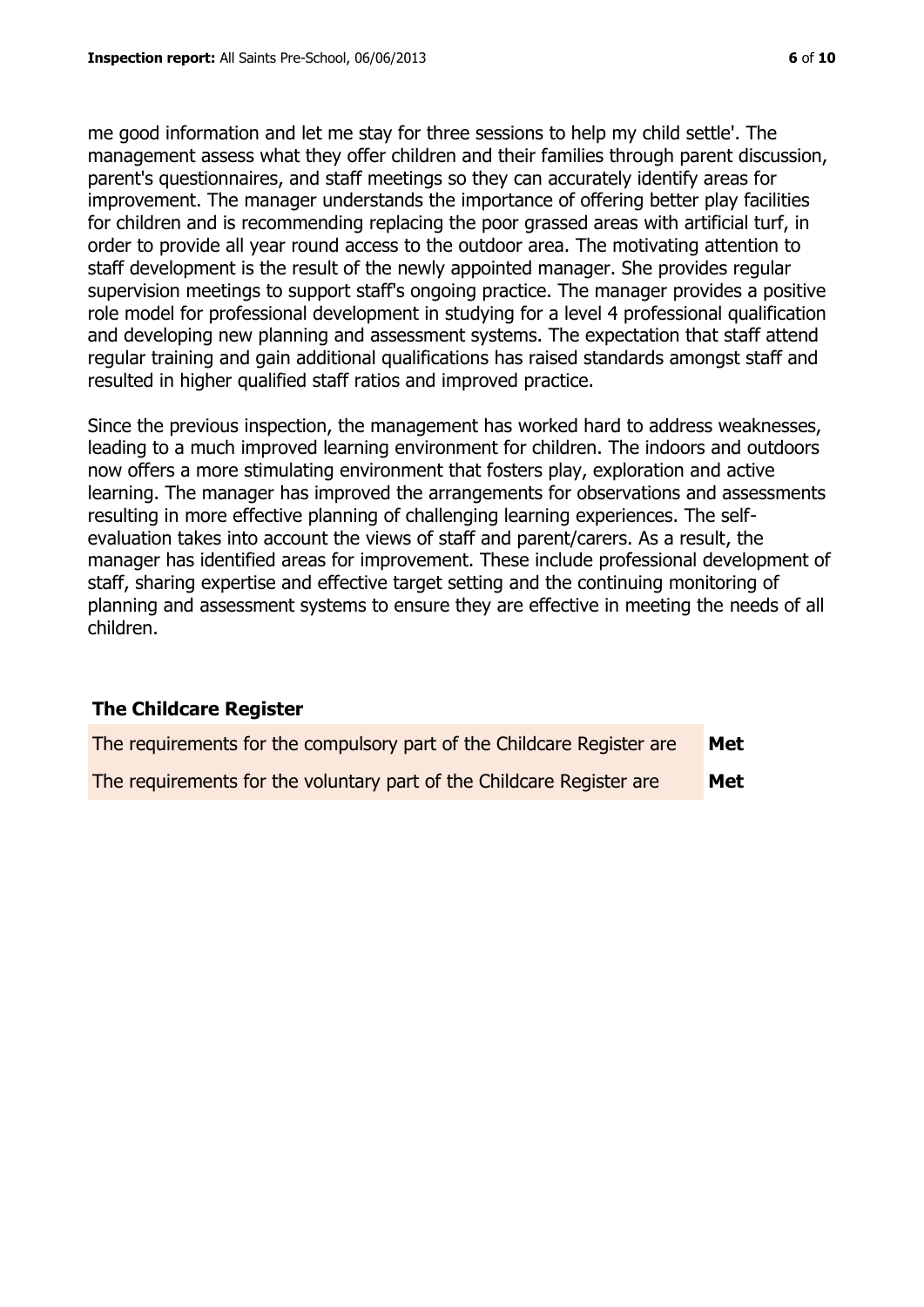# **What inspection judgements mean**

# **Registered early years provision**

| <b>Grade</b> | <b>Judgement</b> | <b>Description</b>                                                                                                                                                                                                                                                                                                                                                                 |
|--------------|------------------|------------------------------------------------------------------------------------------------------------------------------------------------------------------------------------------------------------------------------------------------------------------------------------------------------------------------------------------------------------------------------------|
| Grade 1      | Outstanding      | Outstanding provision is highly effective in meeting the needs<br>of all children exceptionally well. This ensures that children are<br>very well prepared for the next stage of their learning.                                                                                                                                                                                   |
| Grade 2      | Good             | Good provision is effective in delivering provision that meets<br>the needs of all children well. This ensures children are ready<br>for the next stage of their learning.                                                                                                                                                                                                         |
| Grade 3      | Satisfactory     | Satisfactory provision is performing less well than expectations<br>in one or more of the key areas. It requires improvement in<br>order to be good.                                                                                                                                                                                                                               |
| Grade 4      | Inadequate       | Provision that is inadequate requires significant improvement<br>and/or enforcement action. The provision is failing to give<br>children an acceptable standard of early years education and/or<br>is not meeting the safeguarding and welfare requirements of<br>the Early Years Foundation Stage. It will be inspected again<br>within 12 months of the date of this inspection. |
| Met          |                  | The provision has no children on roll. The inspection judgement<br>is that the provider continues to meet the requirements for<br>registration.                                                                                                                                                                                                                                    |
| Not met      |                  | The provision has no children on roll. The inspection judgement<br>is that the provider does not meet the requirements for<br>registration.                                                                                                                                                                                                                                        |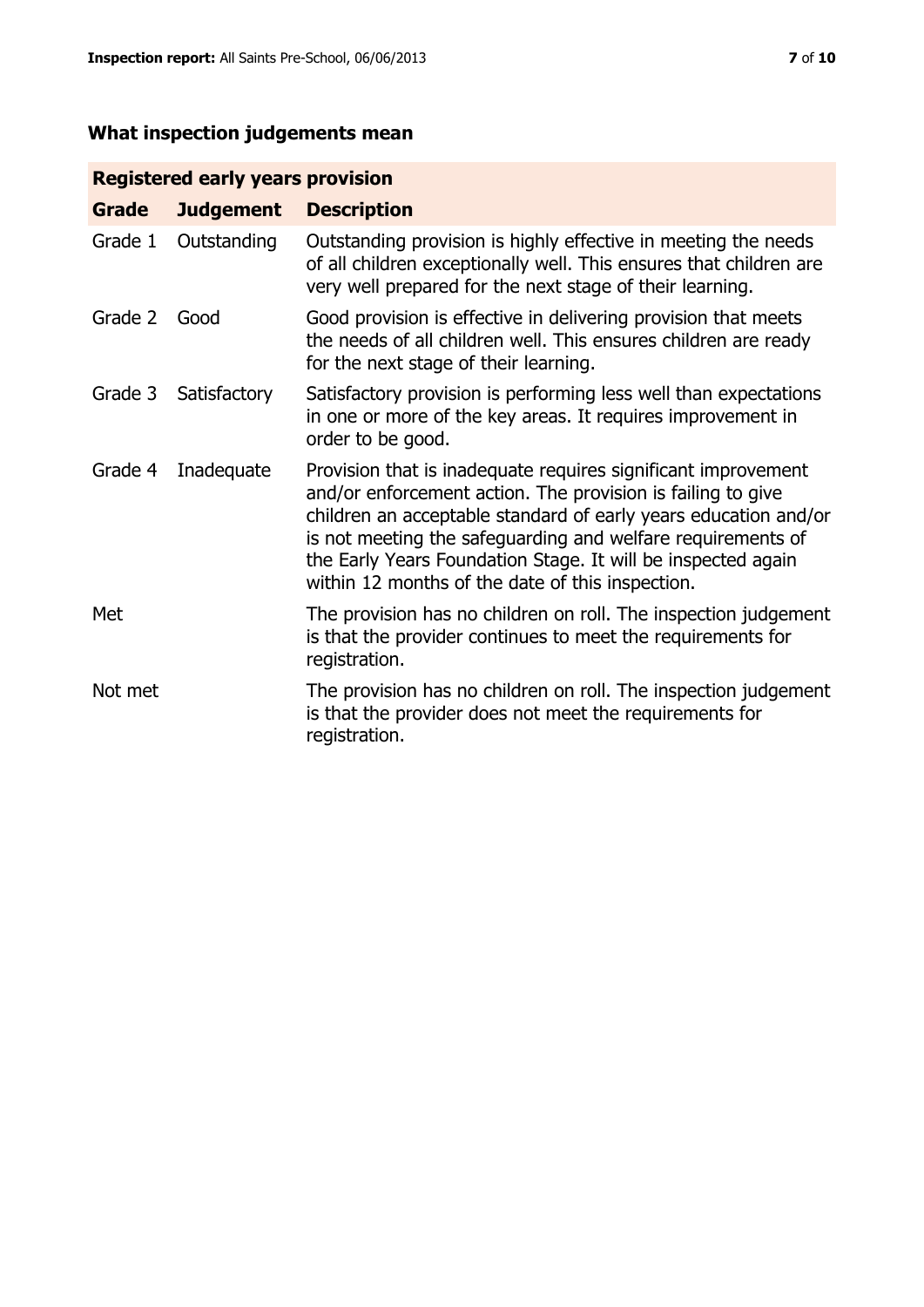# **Inspection**

This inspection was carried out by Ofsted under sections 49 and 50 of the Childcare Act 2006 on the quality and standards of provision that is registered on the Early Years Register. The registered person must ensure that this provision complies with the statutory framework for children's learning, development and care, known as the Early Years Foundation Stage.

# **Setting details**

| Unique reference number            | 155086                          |
|------------------------------------|---------------------------------|
| <b>Local authority</b>             | <b>Waltham Forest</b>           |
| <b>Inspection number</b>           | 814202                          |
| <b>Type of provision</b>           |                                 |
| <b>Registration category</b>       | Childcare - Non-Domestic        |
| Age range of children              | $2 - 5$                         |
| <b>Total number of places</b>      | 30                              |
| Number of children on roll         | 34                              |
| <b>Name of provider</b>            | All Saints Pre-School Committee |
| <b>Date of previous inspection</b> | 15/06/2011                      |
| <b>Telephone number</b>            | 020 8928 9810                   |

Any complaints about the inspection or the report should be made following the procedures set out in the guidance *'Complaints procedure: raising concerns and making complaints* about Ofsted', which is available from Ofsted's website: www.ofsted.gov.uk. If you would like Ofsted to send you a copy of the guidance, please telephone 0300 123 4234, or email enquiries@ofsted.gov.uk.

# **Type of provision**

For the purposes of this inspection the following definitions apply:

Full-time provision is that which operates for more than three hours. These are usually known as nurseries, nursery schools and pre-schools and must deliver the Early Years Foundation Stage. They are registered on the Early Years Register and pay the higher fee for registration.

Sessional provision operates for more than two hours but does not exceed three hours in any one day. These are usually known as pre-schools, kindergartens or nursery schools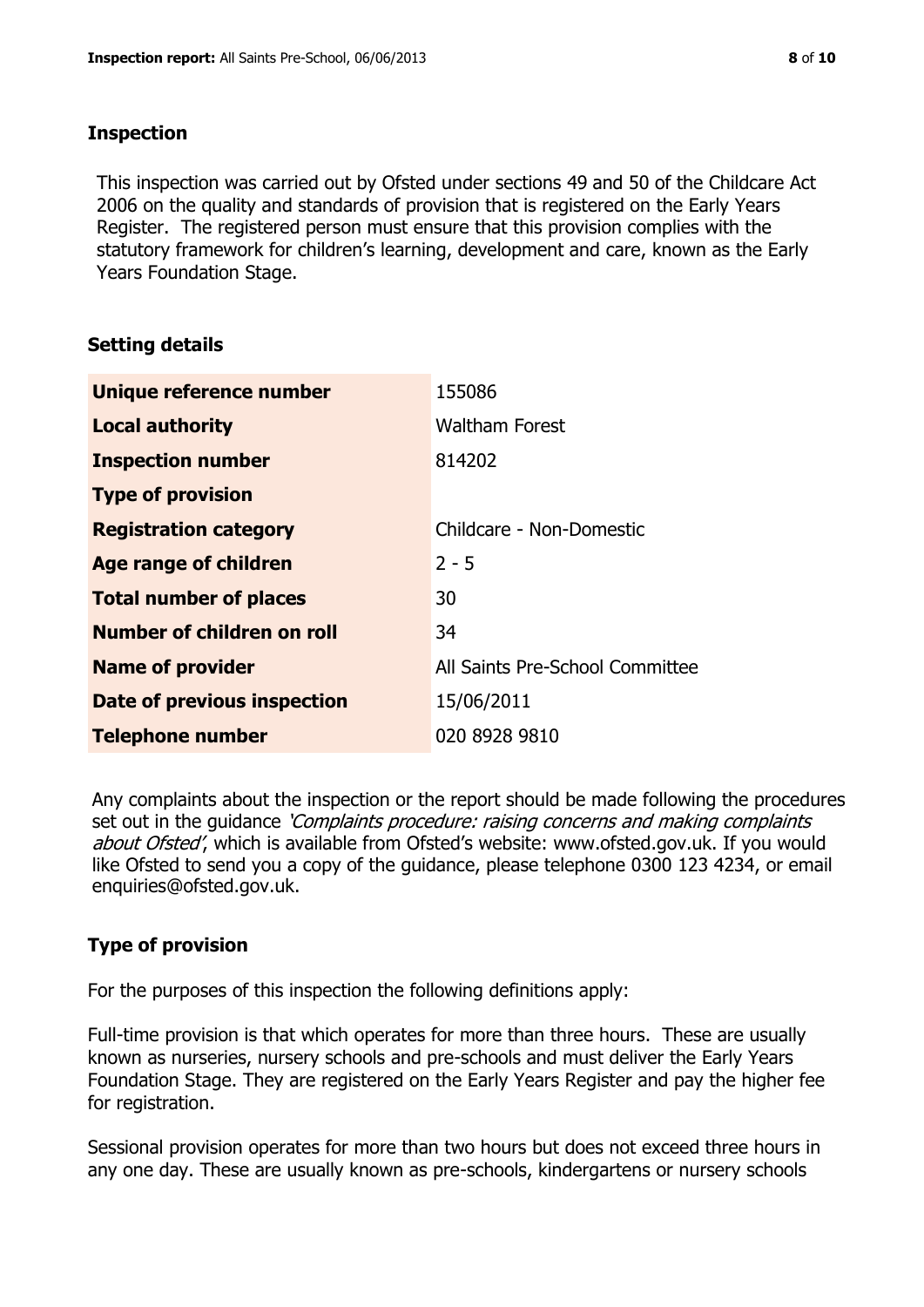Register and pay the lower fee for registration.

and must deliver the Early Years Foundation Stage. They are registered on the Early Years

Childminders care for one or more children where individual children attend for a period of more than two hours in any one day. They operate from domestic premises, which are usually the childminder's own home. They are registered on the Early Years Register and must deliver the Early Years Foundation Stage.

Out of school provision may be sessional or full-time provision and is delivered before or after school and/or in the summer holidays. They are registered on the Early Years Register and must deliver the Early Years Foundation Stage. Where children receive their Early Years Foundation Stage in school these providers do not have to deliver the learning and development requirements in full but should complement the experiences children receive in school.